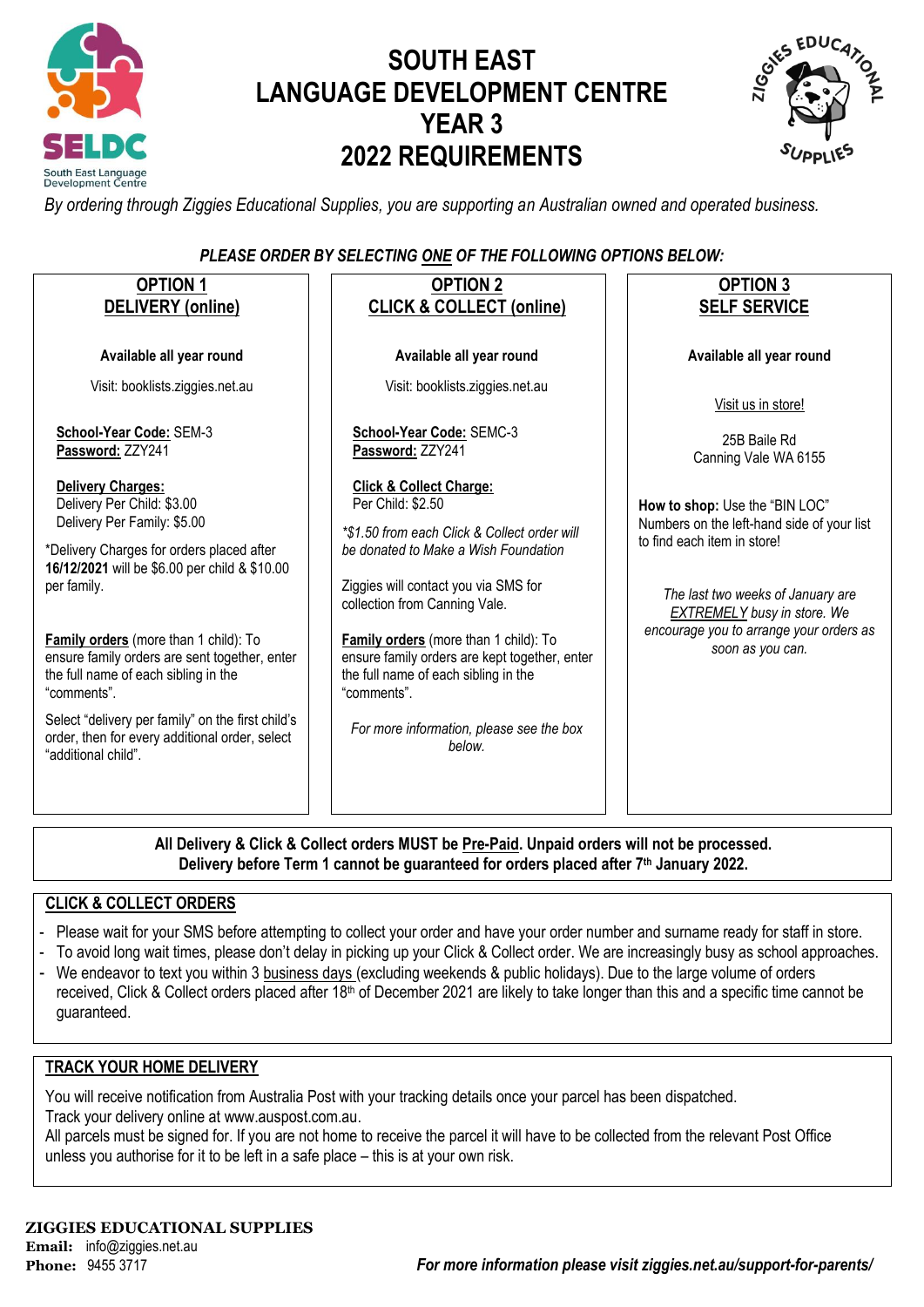

## **MISSING ITEMS**

Please ensure that you open your parcel and check your order as soon as you receive it. If you have any items missing from your pack that are not listed as being on back order, PLEASE NOTIFY US WITHIN 14 DAYS OF RECEIVING your order by emailing info@ziggies.net.au.

*Any claims made after this date will not be accepted.*

## **REFUNDS**

- Refunds will be granted for textbooks/workbooks on your Requirements List that are in **PERFECT** condition up to the **14th February 2022** or **14 days from date of purchase** (whichever is the latter). PERFECT condition = still wrapped in packaging, no name written on, no bent corners, no book covering.
- **NO REFUNDS WILL BE GIVEN FOR DIGITAL PRODUCTS.**
- Ziggies will gladly refund or exchange any items deemed faulty from the manufacturer.
- **NO REFUNDS WILL BE ISSUED FOR ITEMS MARKED WITH A #, THESE ITEMS ARE FIRM SALE.**

**Please note: A refund or exchange cannot be given if the receipt is not presented.**

| <b>Store Trading Hours:</b>                                                                                                                                                                       |                                                                                                                                                  | <b>Store locations:</b>                                                                                                                                |  |  |  |
|---------------------------------------------------------------------------------------------------------------------------------------------------------------------------------------------------|--------------------------------------------------------------------------------------------------------------------------------------------------|--------------------------------------------------------------------------------------------------------------------------------------------------------|--|--|--|
| Mon – Fri                                                                                                                                                                                         | $9:00am - 5:00pm$                                                                                                                                | 25B Baile Rd<br>❖<br>Canning Vale WA 6155                                                                                                              |  |  |  |
| Saturday                                                                                                                                                                                          | $9:00am - 1:00pm$                                                                                                                                |                                                                                                                                                        |  |  |  |
| <b>Extended hours:</b><br>Sat 8 <sup>th</sup> Jan<br>Sat 15 <sup>th</sup> Jan                                                                                                                     | $9:00$ am $-3:00$ pm<br>$9:00am - 3:00pm$                                                                                                        | <b>Parking:</b> Please be aware that there is limited parking in the<br>last two weeks of January. Please be respectful of<br>neighbouring businesses. |  |  |  |
| Sat 22 <sup>nd</sup> Jan<br>Thurs 27 <sup>th</sup> Jan<br>Fri 28 <sup>th</sup> Jan<br>Sat 29 <sup>th</sup> Jan<br>Sun 30 <sup>th</sup> Jan<br>Mon 31 <sup>st</sup> Jan<br>Sat 5 <sup>th</sup> Feb | $9:00am - 5:00pm$<br>$8:00am - 6:00pm$<br>$8:00am - 6:00pm$<br>$9:00am - 5:00pm$<br>$11:00am - 4:00pm$<br>$8:00am - 6:00pm$<br>$9:00am - 3:00pm$ | To avoid parking issues, we strongly encourage you to visit<br>our store earlier or select the delivery option.                                        |  |  |  |
| * Christmas Eve (24th Dec) 9:00am-3:00pm<br>* Closed all public holidays (i.e. Christmas Day,<br>Boxing Day, New Year's Day, Australia Day etc.)                                                  |                                                                                                                                                  |                                                                                                                                                        |  |  |  |

## **Covid-19**

Due to the current situation with Covid-19, we will be monitoring and restricting (if necessary) the number of customers in store for the safety of our customers and staff. If you are visiting our stores in the last 2 weeks of January, please be aware that you may need to wait in line to enter our stores for self-service, so please limit the number of family members you bring with you. We highly recommend that you visit before this time. All customers will be required to sign in using the Safe WA App or the manual register.

## **Plastic Bags**

We encourage you to bring re-usable bags into store if doing self-service. Re-usable plastic and fabric bags will be available to purchase if required.

## **Parents to Supply**

 x Boxes of Tissues (Large) x Sunhat (Broad Brimmed) x School Backpack (Large enough for Clipboard etc) x Large Old T-Shirt/Shirt (for Art) PLEASE NAME ALL ITEMS

**ZIGGIES EDUCATIONAL SUPPLIES**

**Email:** info@ziggies.net.au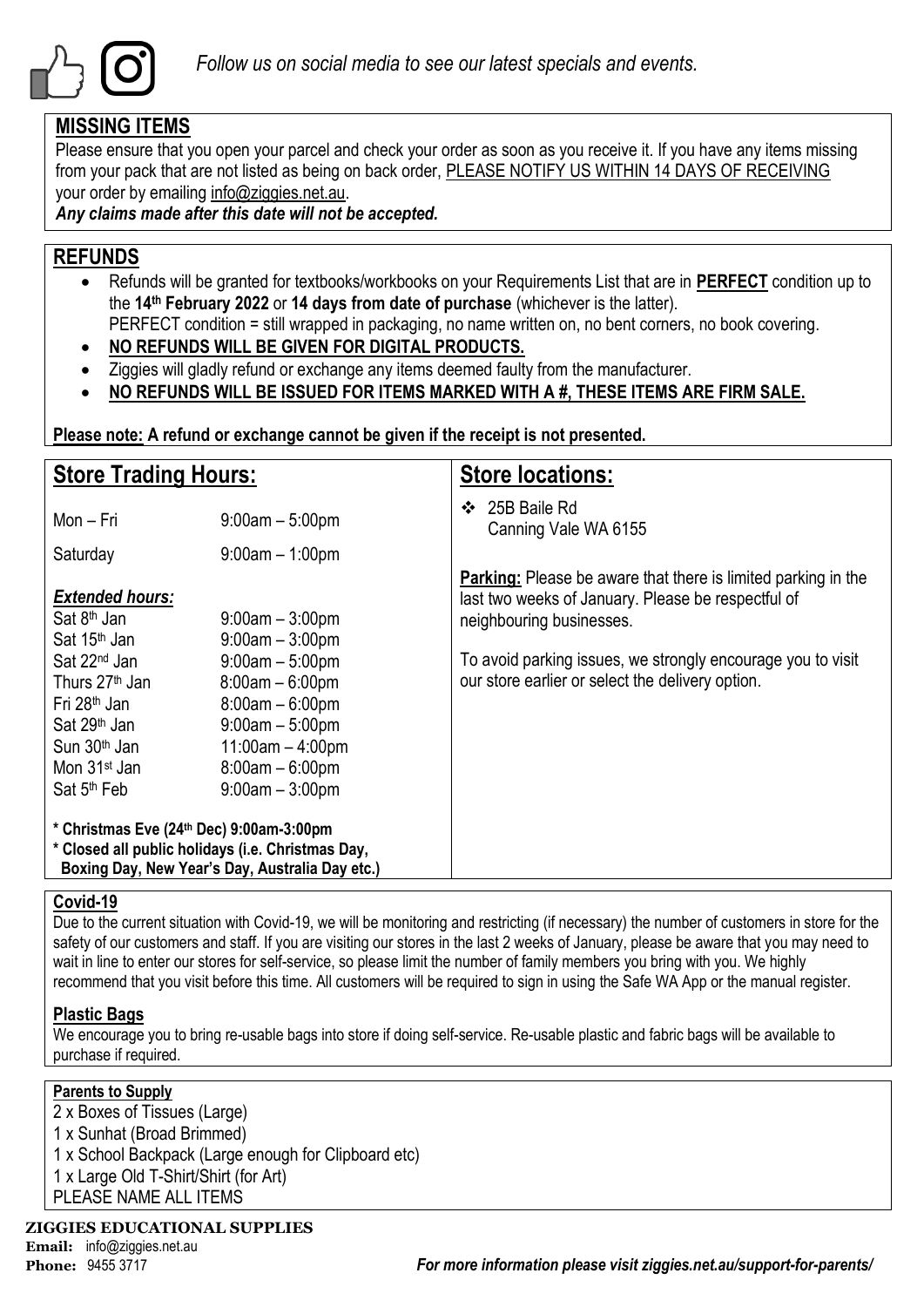## **SOUTH EAST LANGUAGE DEVELOPMENT CENTRE YEAR 3 2022**

| <b>Student Name:</b>     | <b>Parent Name:</b>   |
|--------------------------|-----------------------|
| <b>Parent Contact #:</b> | <b>Email Contact:</b> |
| Address:                 |                       |

### *PLEASE TICK THE ITEMS YOU WISH TO PURCHASE*

| <b>BIN LOC</b>                 | <b>ITEM</b>                                                    |  | <b>QTY</b>     | <b>PRICE EA</b> | <b>TOTAL</b> |  |  |
|--------------------------------|----------------------------------------------------------------|--|----------------|-----------------|--------------|--|--|
| PERSONAL ITEMS FOR STUDENT USE |                                                                |  |                |                 |              |  |  |
| 0170                           | Document Wallet A4 With Button Clear                           |  | 3              | \$1.10          | \$3.30       |  |  |
| 0196                           | Eraser Large Vinyl                                             |  | 2              | \$0.45          | \$0.90       |  |  |
| 0252                           | # Glue Stick UHU Blu 40g                                       |  | 4              | \$2.30          | \$9.20       |  |  |
| 0329                           | # Marker Project Faber 12                                      |  |                | \$2.50          | \$2.50       |  |  |
| 0360                           | # Marker Whiteboard Faber Bullet Black                         |  | $\mathbf 1$    | \$1.75          | \$1.75       |  |  |
| 0361                           | # Marker Whiteboard Faber Bullet Blue                          |  |                | \$1.75          | \$1.75       |  |  |
| 0400                           | # Pen BIC Cristal Medium Red                                   |  |                |                 | \$0.50       |  |  |
| 0423                           | Pencil Coloured Faber Classic 12                               |  | $\overline{2}$ | \$3.95          | \$7.90       |  |  |
| 0442                           | 10 <sup>1</sup><br>\$0.50<br>Pencil Goldfaber Deluxe HB        |  |                |                 | \$5.00       |  |  |
| 0467                           | Pencil Sharpener Double Metal                                  |  | 1              | \$0.70          | \$0.70       |  |  |
| 0503                           | Ruler Plastic Celco Clear 30cm                                 |  | $\mathbf{1}$   | \$0.65          | \$0.65       |  |  |
| 0516                           | Scissors Celco 165mm Yellow Handle                             |  | 1              | \$1.80          | \$1.80       |  |  |
|                                | If your child is left handed, please select the scissors below |  |                |                 |              |  |  |
| 0517                           | Scissors Celco 165mm Left Handed Green Handle                  |  | 0              | \$1.80          | \$0.00       |  |  |
| 1184*                          | Pencil Case Mesh 340x135mm                                     |  | 1              | \$3.00          | \$3.00       |  |  |
|                                | SUBTOTAL                                                       |  |                |                 | \$38.95      |  |  |

**PLEASE TICK IF ALL OF THE ITEMS ABOVE TO BE PURCHASED**

### **VOLUNTARY CONTRIBUTIONS**

### *Voluntary Contribution for the 2022 School Year - \$60 per child per year. Family discounts apply: 2*

*children - \$50 each, 3 children - \$40 each*

| South East Metro LDC Voluntary Contribution for the 2022 School Year (Per child) |  | \$60.00 | \$60.00 |
|----------------------------------------------------------------------------------|--|---------|---------|
| South East Metro LDC Voluntary Contributions Per Child (2 children)              |  | \$50.00 | \$50.00 |
| South East Metro LDC Voluntary Contributions Per Child (3 or more children)      |  | \$40.00 | \$40.00 |

Contributions will be used to supplement school expenditure in the curriculum learning areas. Resources needed in the provision of the school's learning program, i.e.art/craft materials, photocopied resource materials, use of school texts, reading books, computer software and writing supplies, technology & enterprise consumables, mathematics resource materials, science resources, physical education equipment and materials, society and environment materials etc.

### **POSTAGE (Please tick on ELDEST child's list)**

| Postage Per Child  | \$3.00 | \$3.00 |
|--------------------|--------|--------|
| Postage Per Family | \$5.00 | \$5.00 |

### **PARENTS TO SUPPLY GRAND TOTAL: \$**

2 x Boxes of Tissues (Large)

1 x Sunhat (Broad Brimmed)

1 x School Backpack (Large enough for Clipboard etc)

1 x Large Old T-Shirt/Shirt (for Art)

PLEASE NAME ALL ITEMS.

### **ADDITIONAL NOTES**

PLEASE NOTE THE LDC BOOK LIST IS DIFFERENT TO THE CO-LOCATED MAINSTREAM SCHOOL.